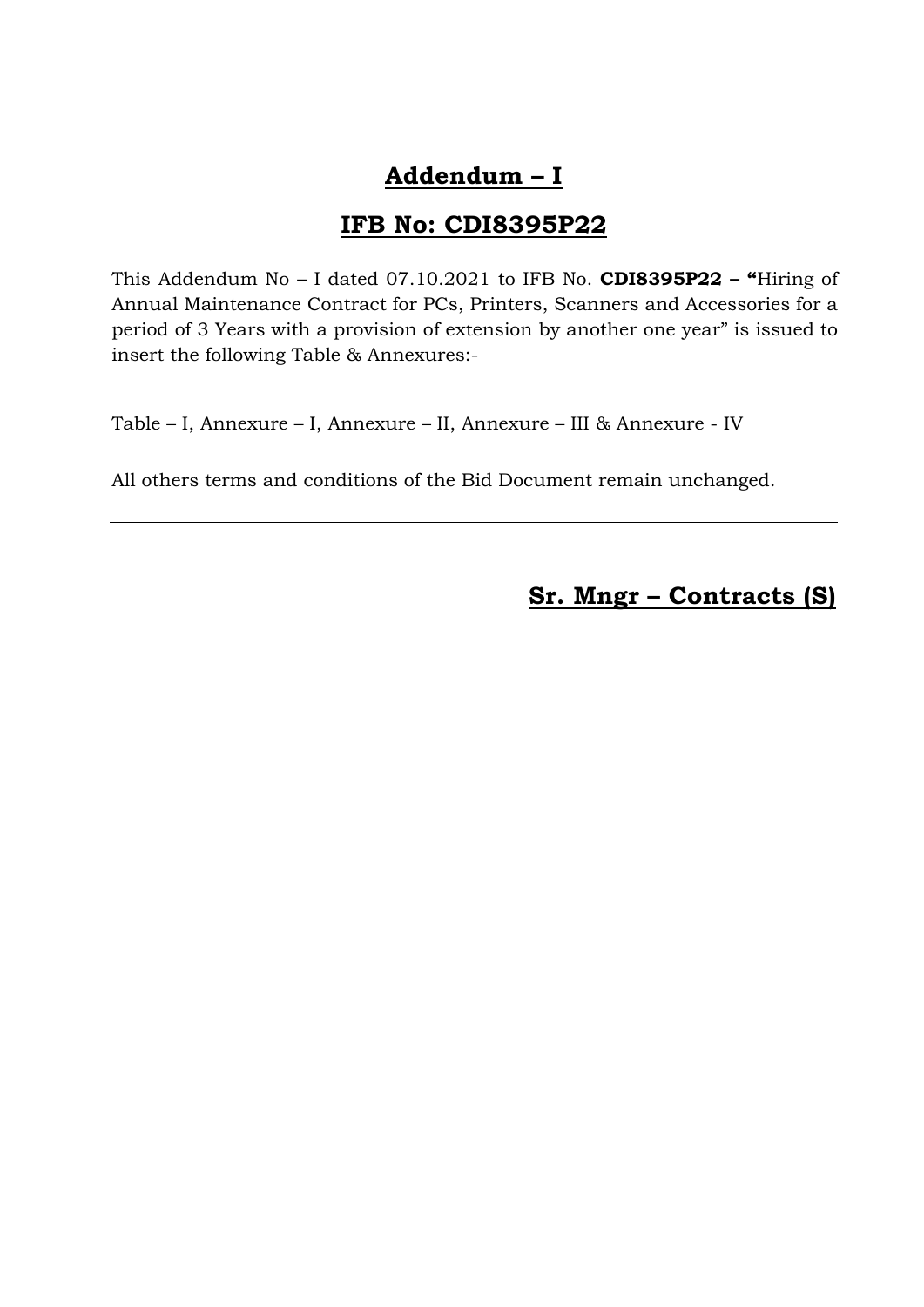# **Table – I**

| Item<br>No. | <b>Description of Services</b>                         |  |  |
|-------------|--------------------------------------------------------|--|--|
| 01.         | AMC for 2000 PCs                                       |  |  |
| 02.         | AMC for 110 Laptops                                    |  |  |
| 03.         | AMC for 593 A4 Mono Laser Printer                      |  |  |
| 04.         | AMC for 333 of A4 Inkjet Multi-Function Printer        |  |  |
| 05.         | AMC for 47 A3 Monolaser Multi-Function/Network Printer |  |  |
| 06.         | AMC for 34 of A3 Colour Multi-Function/Network Printer |  |  |
| 07.         | AMC for 28 of A4 Colour laser Printers                 |  |  |
| 08.         | AMC for 112 of Scanner A4/Legal/A3/Duplex              |  |  |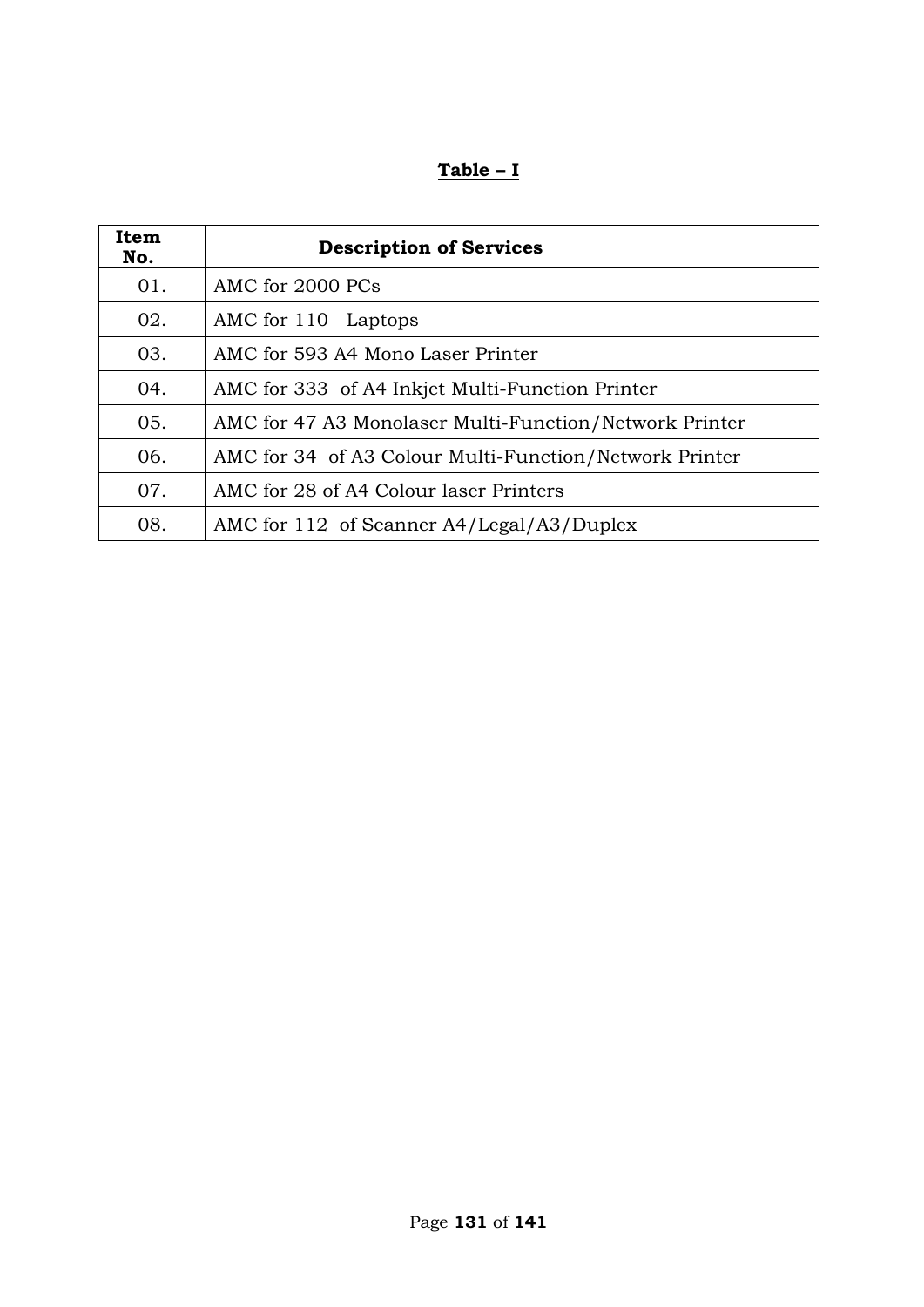## **Annexure – I**

# 1. Specifications of PCs: 2,000 nos. (Sl.No.01 of Table-I)

| Make        | Model                              | Processor                            | <b>RAM</b>                            | <b>HDD</b> | <b>OS</b>                                        | Approx.<br>Nos. |
|-------------|------------------------------------|--------------------------------------|---------------------------------------|------------|--------------------------------------------------|-----------------|
| <b>ACER</b> | Veriton<br>M200 H81                | Intel Core i7                        | 8GB DDR3<br><b>SDRAM 1333</b><br>Mhz  | 1 TB       | Windows 8.1<br>professional                      | 306             |
| <b>ACER</b> | Veriton<br>M200 H81                | Intel Core i7                        | 8GB DDR3<br><b>SDRAM 1333</b><br>Mhz  | 1 TB       | Windows 10<br>professional (64<br>bit)           | 530             |
| <b>ACER</b> | <b>VERITON</b><br>M200-Q87         | Intel Core i3                        | 4 GB DDR3<br><b>SDRAM 1333</b><br>Mhz | 500<br>GB  | Windows 8.1<br>professional                      | $\overline{2}$  |
| <b>ACER</b> | M4660G                             | Intel Core i7                        | 8GB DDR3<br><b>SDRAM 1333</b><br>Mhz  | $1$ TB     | Windows 10<br>professional (64<br>bit)           | $\overline{2}$  |
| HP          | 600 G3 SFF                         | Intel Core i7                        | 8GB DDR4<br><b>SDRAM</b>              | 1 TB       | Windows 10<br>Professional<br>$(64 \text{ bit})$ | 22              |
| HP          | 600 G4 SFF                         | Intel Core i5                        | 8GB DDR4<br><b>SDRAM</b>              | 1 TB       | Windows 10<br>Professional<br>$(64 \text{ bit})$ | 10              |
| <b>ACER</b> | <b>VERITON</b><br>M 6660G          | Intel Core i5                        | 8GB DDR4<br><b>SDRAM</b>              | 1 TB       | Windows 10<br>Professional<br>$(64 \text{ bit})$ | 10              |
| HP          | 600 G2 SFF                         | Intel Core i7                        | 8GB DDR4<br><b>SDRAM</b>              | $1$ TB     | Windows 10<br>Professional<br>$(64 \text{ bit})$ | 270             |
| <b>DELL</b> | <b>OPTIPLEX</b><br><b>7070 SFF</b> | Intel Core i5                        | 8GB DDR4<br><b>SDRAM</b>              | 1 TB       | Windows 10<br>Professional<br>(64 bit)           | 836             |
| Apple       | <b>ME089HN/</b><br>A               | Intel Core i5<br>3.4GHz, L3<br>Cache | 8GB DDR3<br>1600 Mhz                  | $1$ TB     | 4.14 Mac OS<br>10.12 Sierra                      | 12              |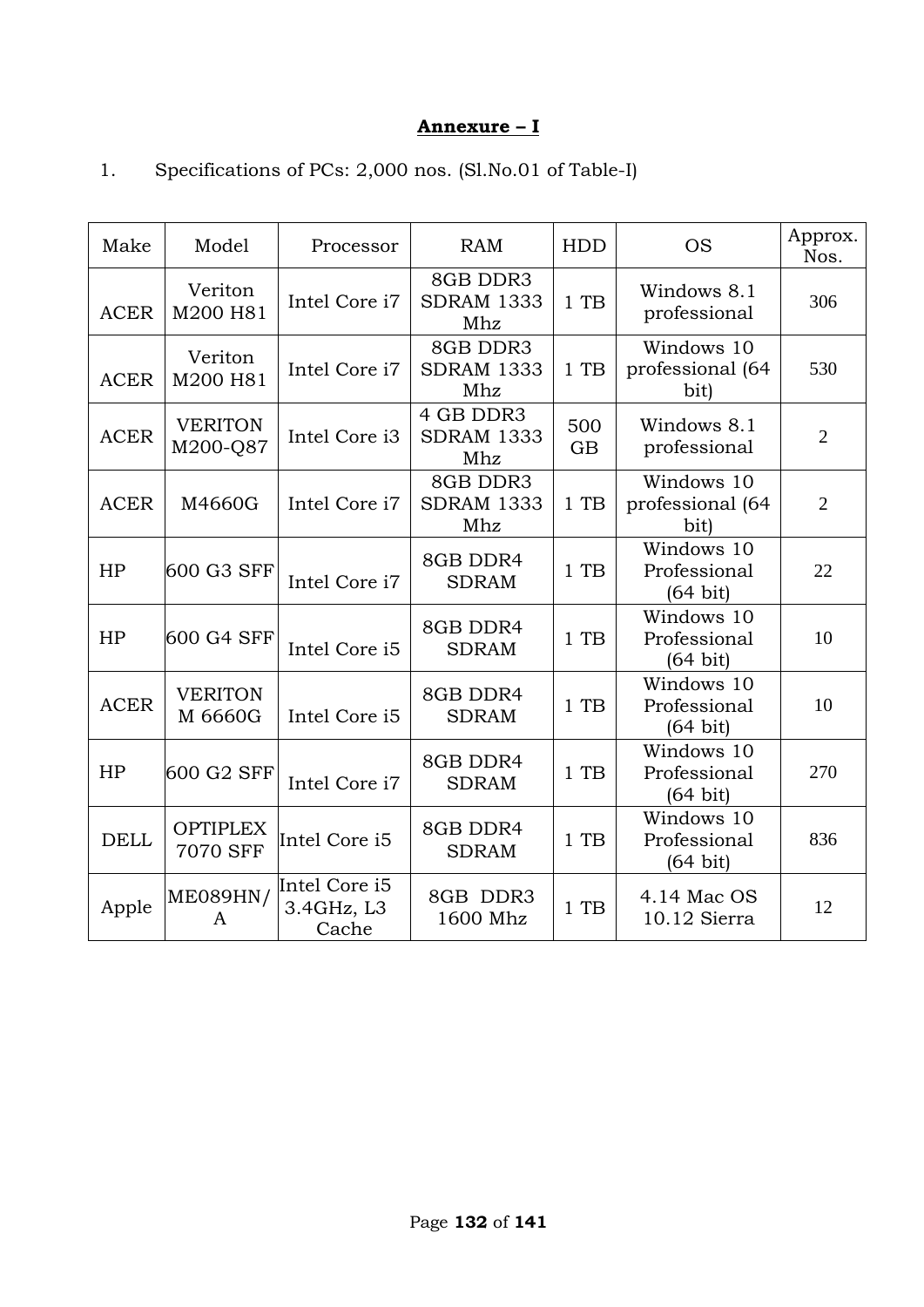| Make          | Model                               | Processor                                       | RAM                      | <b>HDD</b> | <b>OS</b>                                        | Approx.<br>Nos. |
|---------------|-------------------------------------|-------------------------------------------------|--------------------------|------------|--------------------------------------------------|-----------------|
| <b>DELL</b>   | Latitude<br>3490                    | Intel Core i5                                   | 8GB DDR4<br><b>SDRAM</b> | $1$ TB     | Windows 10<br>Professional<br>$(64 \text{ bit})$ | 20              |
| <b>DELL</b>   | Vostro 3460                         | Intel Core i5                                   | 8GB DDR4<br><b>SDRAM</b> | $1$ TB     | Windows 10<br>Professional<br>(64 bit)           | 23              |
| <b>LENEVO</b> | V330                                | Intel Core i5                                   | 8GB DDR4<br><b>SDRAM</b> | $1$ TB     | Windows 10<br>Professional<br>$(64 \text{ bit})$ | 12              |
| HP            | Pavilion 14-<br>e006TU              | Intel Core i5 (3rd<br>Generation)               | 4GB<br>DDR <sub>3</sub>  | 500<br>GB  | Windows 8<br>professional                        | 09              |
| HP            | <b>K203TX</b>                       | Intel Core i7 (5 <sup>th</sup> )<br>Generation) | 8GB<br>DDR <sub>3</sub>  | $1$ TB     | Windows 8.1<br>professional                      | 02              |
| <b>ACER</b>   | <b>Travel Mate</b><br><b>TMP257</b> | Intel Core i5                                   | 8GB<br>DDR <sub>3</sub>  | 1 TB       | Windows 8.1<br>professional                      | 17              |
| <b>ACER</b>   | TravelMate<br>P257-M                | Intel Core i7                                   | 8GB<br>DDR <sub>3</sub>  | $1$ TB     | Windows 8.1<br>professional                      | 22              |
| <b>ACER</b>   | TravelMate<br>P257-M                | Intel Core i5-<br>5200U                         | 8GB<br>DDR <sub>3</sub>  | 1 TB       | Windows 10<br>professional                       | 5               |

## 2. Specification of Laptops: 87 Nos. (Sl.No.02 of Table-I)

3 Mono Laser Printer includes Lexmark (B2236DW, MS 321 DN, MS 312 DN), Canon Image Class LBP6230DN, HP LJ 202DW. Brother HL-2250DN, HP (LJ202DW, LJ Pro 400 M401D, LJ P1566, M1213NF, M1536DN, M1522N), Ricoh AFICIO (SP300DN, SP 1210N, 3500SF). (Sl. No. 03 of Table-I)

4. A4 Inkjet MFP includes Canon MAXIFY (MB5170, MB5470, MB5070), HP Officejet Pro 8720 All-in-one, Canon (Maxify 8280CW, Pixma MX927), HP ( 6830 All in one, Deskjet Ink Advantage 3545 E All in one, LJ Pro 251N, CLJ MFP 570DW, HP CM CLJ 2320, MFP M475, Color Laserjet 6015DN, Officejet (6830 E-AIO, 4500, 6500, 6830, Pro 8100, Pro 8620 E All in one, Pro 8500 A+) (Sl. No. 04 of Table-I)

5. A3 Monolaser Multi-Function/Network Printer includes Canon IR (ADV4551 , ADV 4545, ADV 4545 III, ADV 4525), HP Laserjet M5025, Ricoh SP C8200DN (Sl. No. 05 of Table-I)

6. A3 Colour Multi-Function/Network Printer includes Canon IRADV (C5540-I, C3530-I, C3530), HP Colour Laserjet 775DN, Richo Afico MPC3003SP.

Epson Aculaser C9200N, HP (775DN, LJ830, CLJ570DW, CLJ CP5225DN, CLJ 775DN), Konica Minolta (BIZHUB 221, Ricoh Aficio (MP C2030, MP C3001, SP 3500N, MP C3003SP) (Sl. No. 06 of Table-I)

7. A4 Colour laser Printers includes Samsung ProXpress SL C4010ND,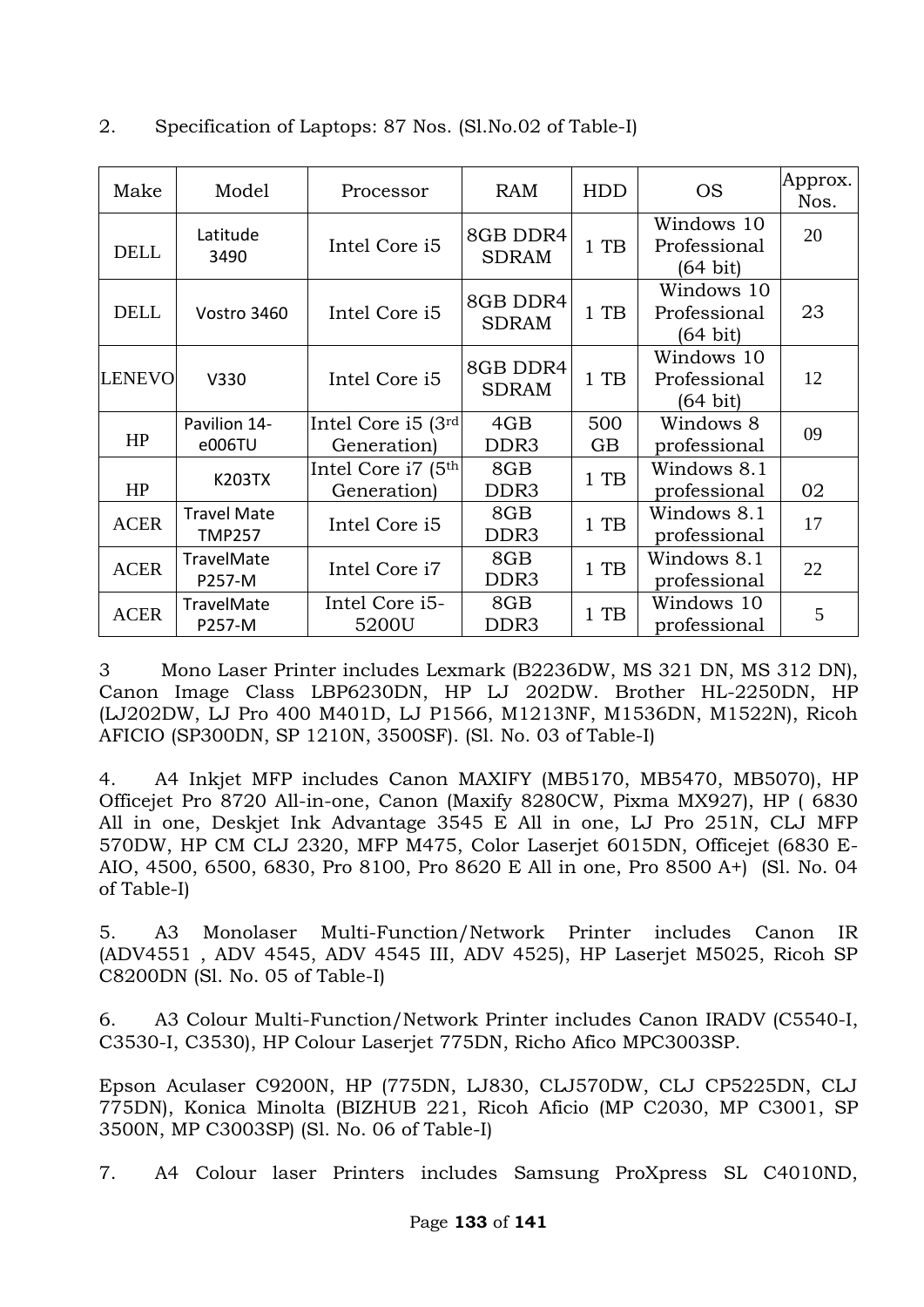Lexmark (CS 720 DE, CS622DE) , HP CLJ 553DN, Canon MF 8280 CW, Epson (TMCX16), HP ( LJ Pro 400MFP, M551DN, M570DW, MFP CM2320NF, MFP M475, CP4525DN, CP6015DN) (Sl. No. 07 of Table-I)

8. Scanner A4/Legal/A3/Duplex includes Fujitsu SP 1425, EPSON DS 1630, Canon (DR-C130L+FSU101, CANOSCAN5600F, DR- F120, DR-M1060+FSU201), HP SCANJET 3500F1 (Sl. No. 08 of Table-I)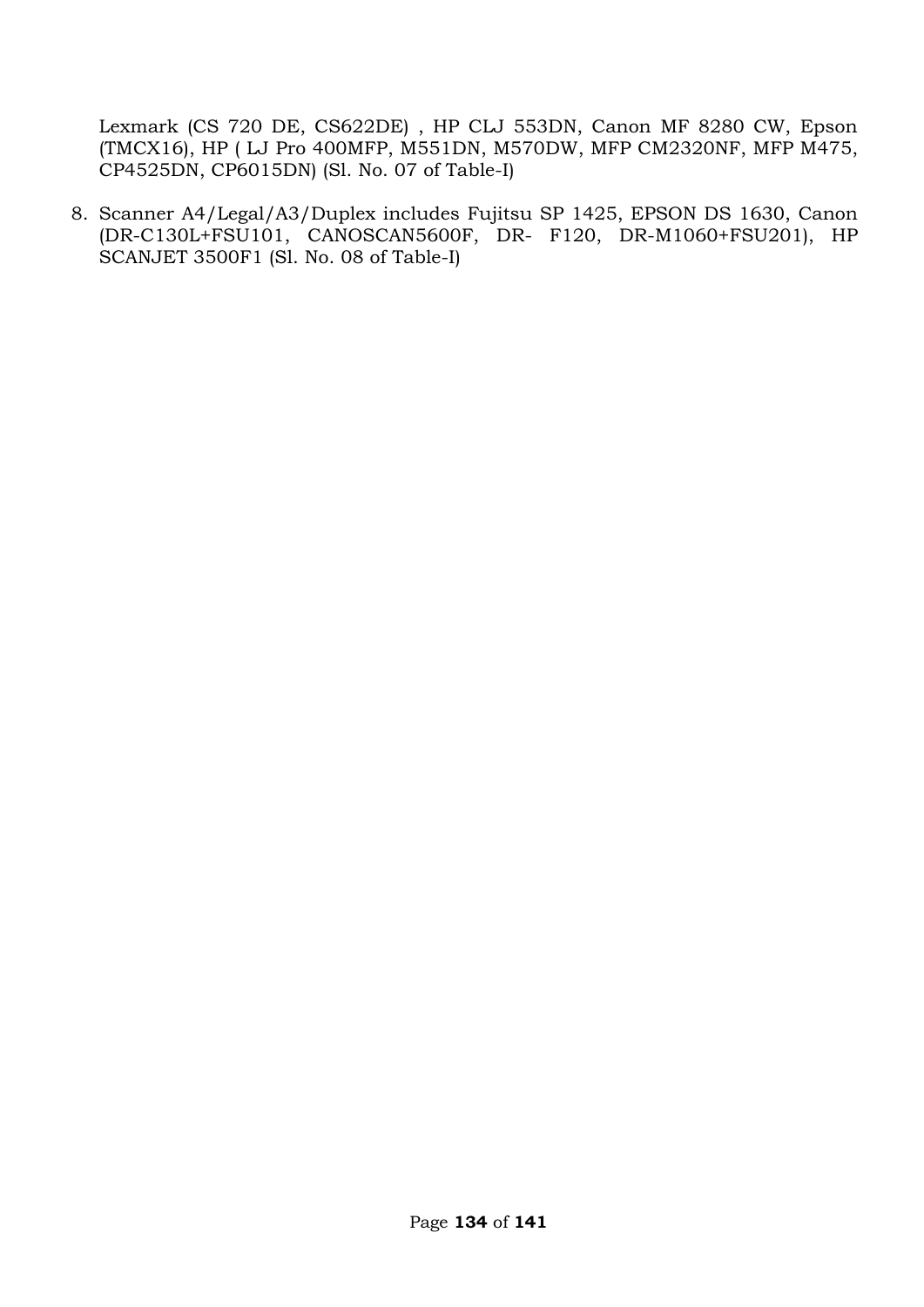### **Annexure – II**

## Annexure - II (a)

|                | STANDBY SYSTEMS & PERIPHERALS<br>L.                                                                                                                                                                                                                                                 |                          |
|----------------|-------------------------------------------------------------------------------------------------------------------------------------------------------------------------------------------------------------------------------------------------------------------------------------|--------------------------|
|                | All items in Standby must be new, genuine and of same<br>higher make and model of 2020 make or later<br>$\mathcal{L}$<br>mentioned in Annexure - I. No other make and model<br>will<br>accepted as Stand<br>be<br>By.<br>Any<br>assembled/cannibalized system will not be accepted. |                          |
| Sl.<br>No.     | <b>ITEM DESCRIPTION</b>                                                                                                                                                                                                                                                             | <b>QUANTITY</b><br>to be |
| $\mathbf{1}$   | Desktop Computers with minimum i-7 processor, 8 GB<br>RAM/16 GB RAM, 1TB Hard disk and 22" LED Monitor,<br>keyboard, optical Scroll Mouse with preloaded windows 10<br>pro or Higher                                                                                                | 20                       |
| $\overline{2}$ | Laptop Computer minimum i-7 processor, 8 GB DDR-III<br>RAM, 1 TB Hard disk                                                                                                                                                                                                          | 4                        |
| 3              | A4 Mono Laser Printer                                                                                                                                                                                                                                                               | 10                       |
| $\overline{4}$ | A4 Inkjet MFP                                                                                                                                                                                                                                                                       | 8                        |
| 5              | A3 Monolaser Multi-Function/Network Printer                                                                                                                                                                                                                                         | 4                        |
| 6              | A3 Colour Multi-Function/Network Printer                                                                                                                                                                                                                                            | 3                        |
| $\overline{7}$ | A4 Colour laser Printers                                                                                                                                                                                                                                                            | 8                        |
| 8              | Scanner A4/Legal/A3/Duplex                                                                                                                                                                                                                                                          | 6                        |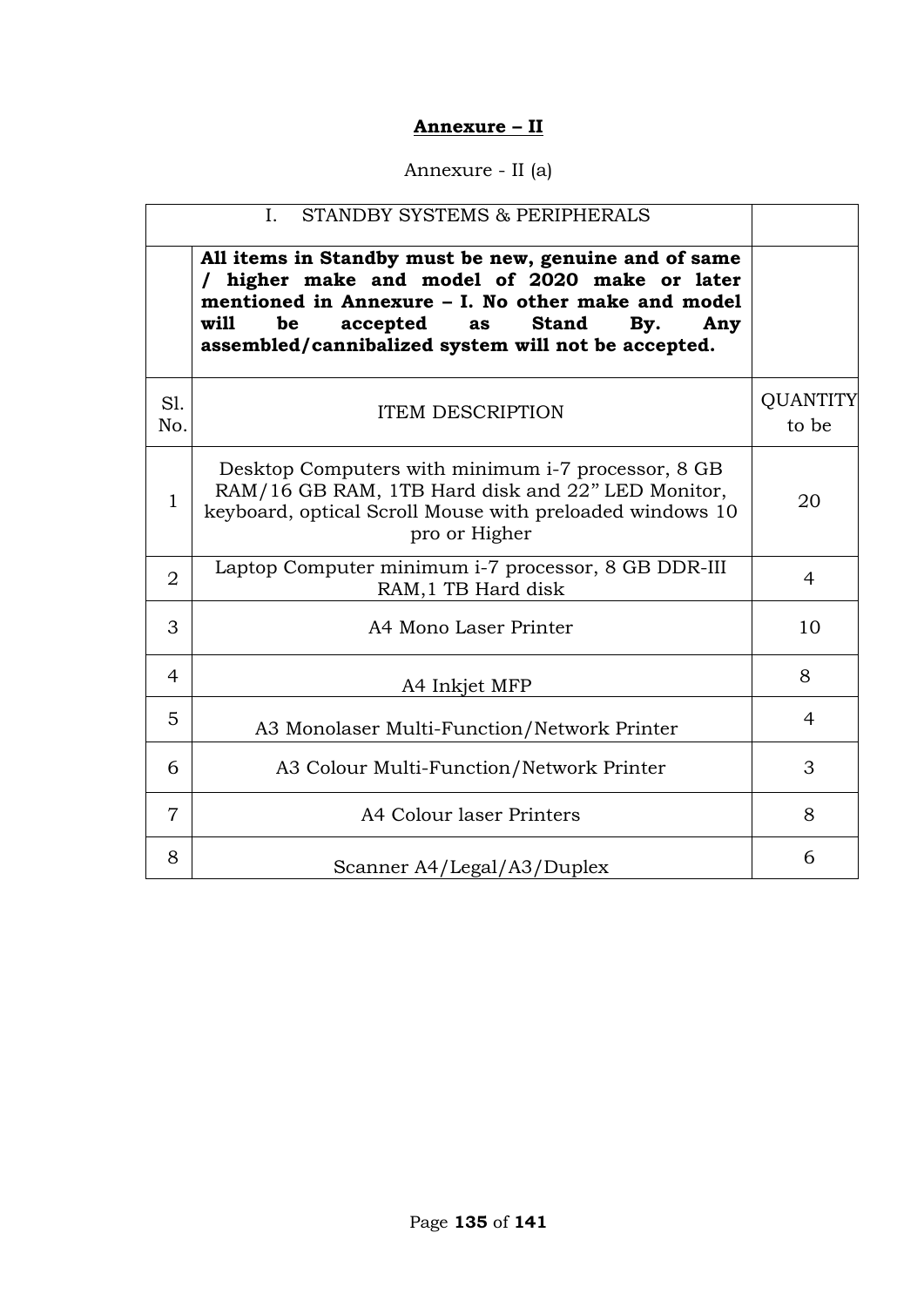### Annexure - II (a)

|                | Other SPARES<br>II.                                                                                                                                                            |                         |
|----------------|--------------------------------------------------------------------------------------------------------------------------------------------------------------------------------|-------------------------|
|                | All items in Standby must be new, genuine and<br>of same / higher / reputed make and model of<br>2020 make or later. Any assembled/cannibalized<br>items will not be accepted. |                         |
| SI. No.        | <b>ITEM DESCRIPTION</b>                                                                                                                                                        | QUANTITY to be          |
| 1              | Hard Disk Drive - 1 TB                                                                                                                                                         | 20                      |
| $\overline{2}$ | <b>SPEAKER</b>                                                                                                                                                                 | 5                       |
| 3              | 8 GB RAM DDR-III                                                                                                                                                               | 5                       |
| 4              | 8 GB RAM DDR-IV                                                                                                                                                                | 10                      |
| 5              | 16 GB RAM DDR-IV                                                                                                                                                               | 10                      |
| 6              | DVD R/W                                                                                                                                                                        | 4                       |
| $\overline{7}$ | MOTHER BOARD (AS PER MODELS)                                                                                                                                                   | 10                      |
| 8              | SMPS (AS PER MODEL)                                                                                                                                                            | 25                      |
| 9              | SPIKE BUSTER WITH CHARGE PROTECTOR                                                                                                                                             | 20                      |
| 10             | <b>KEYBOARD (BRANDED AS PER MODEL)</b>                                                                                                                                         | 20                      |
| 11             | MOUSE (BRANDED AS PER MODEL)                                                                                                                                                   | 25                      |
| 12             | <b>USB CABLE</b>                                                                                                                                                               | 20                      |
| 13             | VGA CARD (BRANDED AS PER MODEL)                                                                                                                                                | 5                       |
| 14             | USB NETWORK CARD (BRANDED AS PER MODEL)                                                                                                                                        | 5                       |
| 15             | NETWORK CARD (BRANDED AS PER MODEL)                                                                                                                                            | 15                      |
| 16             | <b>C MOS BATTERY</b>                                                                                                                                                           | 50                      |
| 17             | ESSENTIAL SPARES like Fuser, Carriage, Logic Card, Power Card<br>etc. for Printer as per Model                                                                                 | 2 SET PER<br>MODEL(MAX) |
| 18             | HDMI cable of minimum 8 Meter                                                                                                                                                  | 02                      |
| 19             | DVI to HDMI or Vice Versa converter                                                                                                                                            | 02                      |
| 20             | Headphone with mic                                                                                                                                                             | 04                      |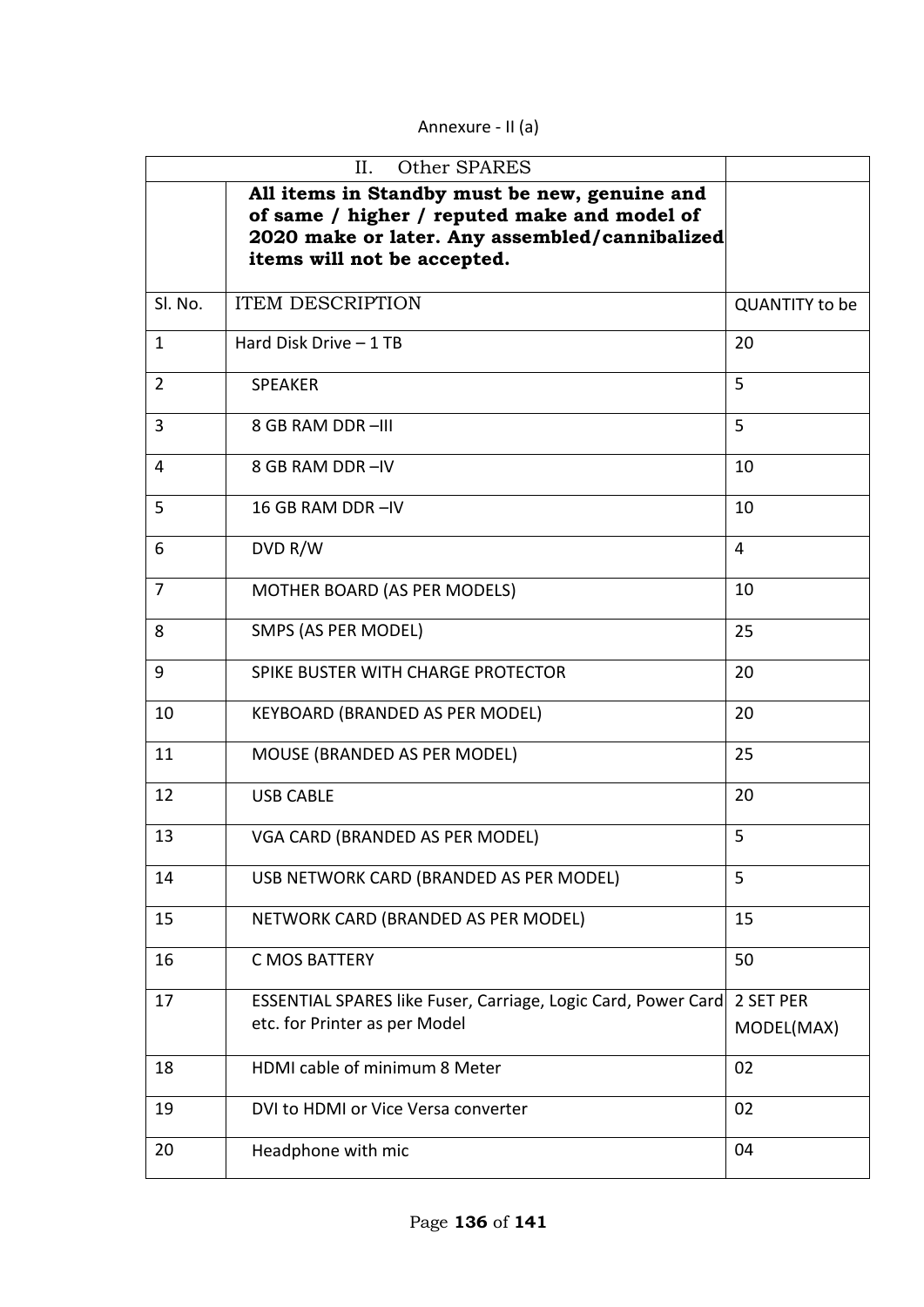| 21 | Head Cartridges for testing purpose (AS PER MODEL)       | 1 SET PER          |
|----|----------------------------------------------------------|--------------------|
|    |                                                          | MODEL(MAX)         |
| 22 | Wireless Nano USB adapter                                | 2 Nos. for testing |
|    |                                                          | purpose.           |
| 23 | ANY OTHER ESSENTIAL SPARES like SATA cable, Power cable, | 20                 |
|    | VGA cable, 10 amps Fuse etc.                             |                    |

Notes:

1. All items in Standby must be of same make and model mentioned in Annexure – I. No other make and model will be accepted as Stand By.

2. All spares and other accessories (as mentioned in Annexure-II (a)) must be new and suitable for use in OIL's environment.

3. All standby units, spares and other accessories (as mentioned in Annexure-II (a)), if remained, may be returned to the vendor after expiry of the AMC.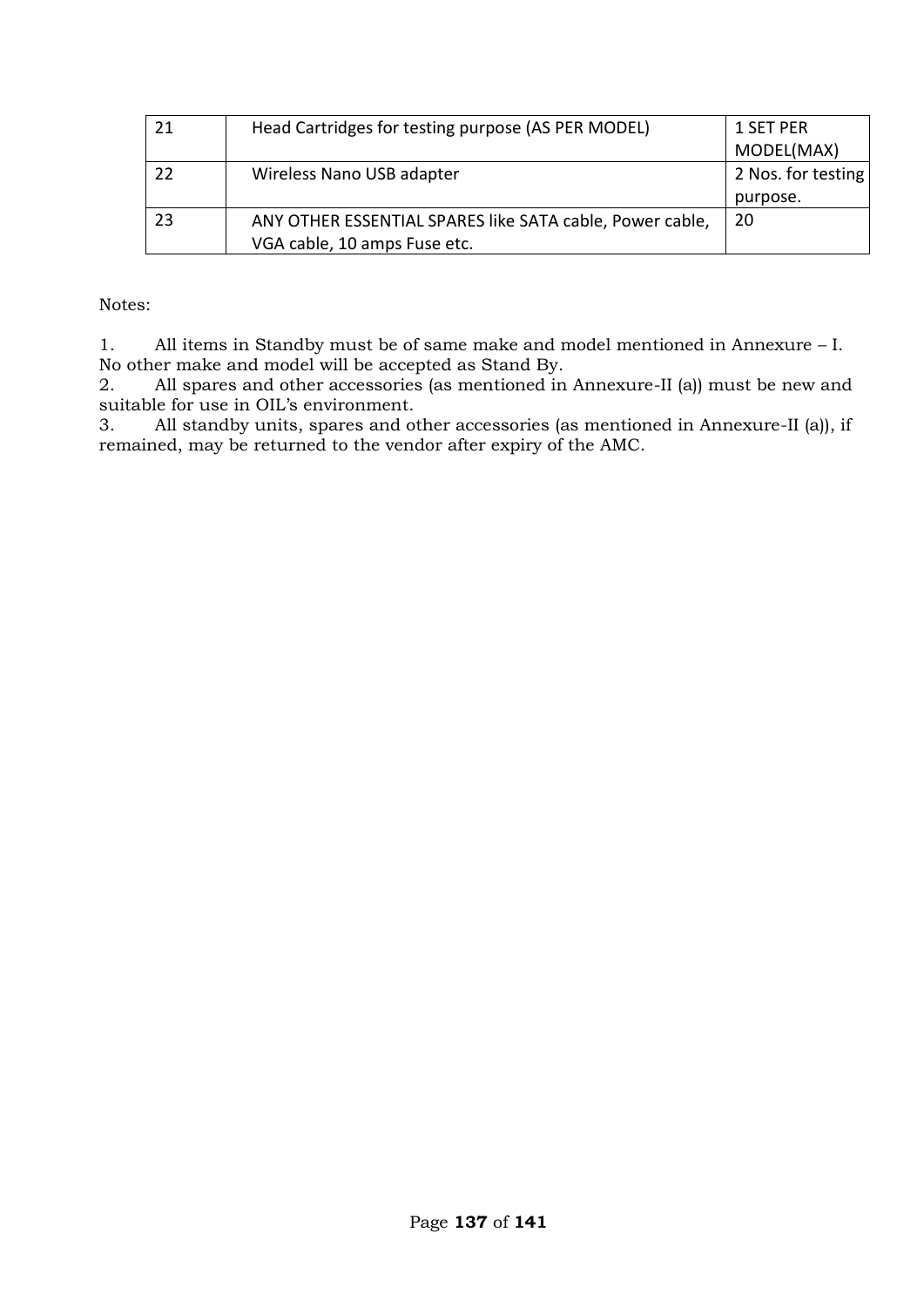## Annexure – II (b)

### LIST OF IT WORKSHOP TOOLS KIT

| Sl. No. | <b>TOOLS NAME</b>                | <b>REQUIREMENT</b> |
|---------|----------------------------------|--------------------|
| 1.      | Multipurpose screw driver set    | 20 Nos.            |
| 2.      | Standard Screw driver set        | 20 Nos.            |
| 3.      | Fluke Digital Multimeter         | 4 Nos.             |
| 4.      | <b>Cutter Tool</b>               | 4 Nos.             |
| 5.      | LN key set with handle           | 20 Nos.            |
| 6.      | Soldering station                | 4 Nos.             |
| 7.      | Nose plier                       | 10 Nos.            |
| 8.      | Network Line Tester Set          | 4 Nos.             |
| 9.      | External Hard Disk (minimum 1TB) | 10 Nos.            |
| 10.     | Pen Drive (minimum 16 GB)        | 10 Nos.            |

Note :

1. Service Engineers must be equipped with tool kits as mentioned in Annexure – II (b)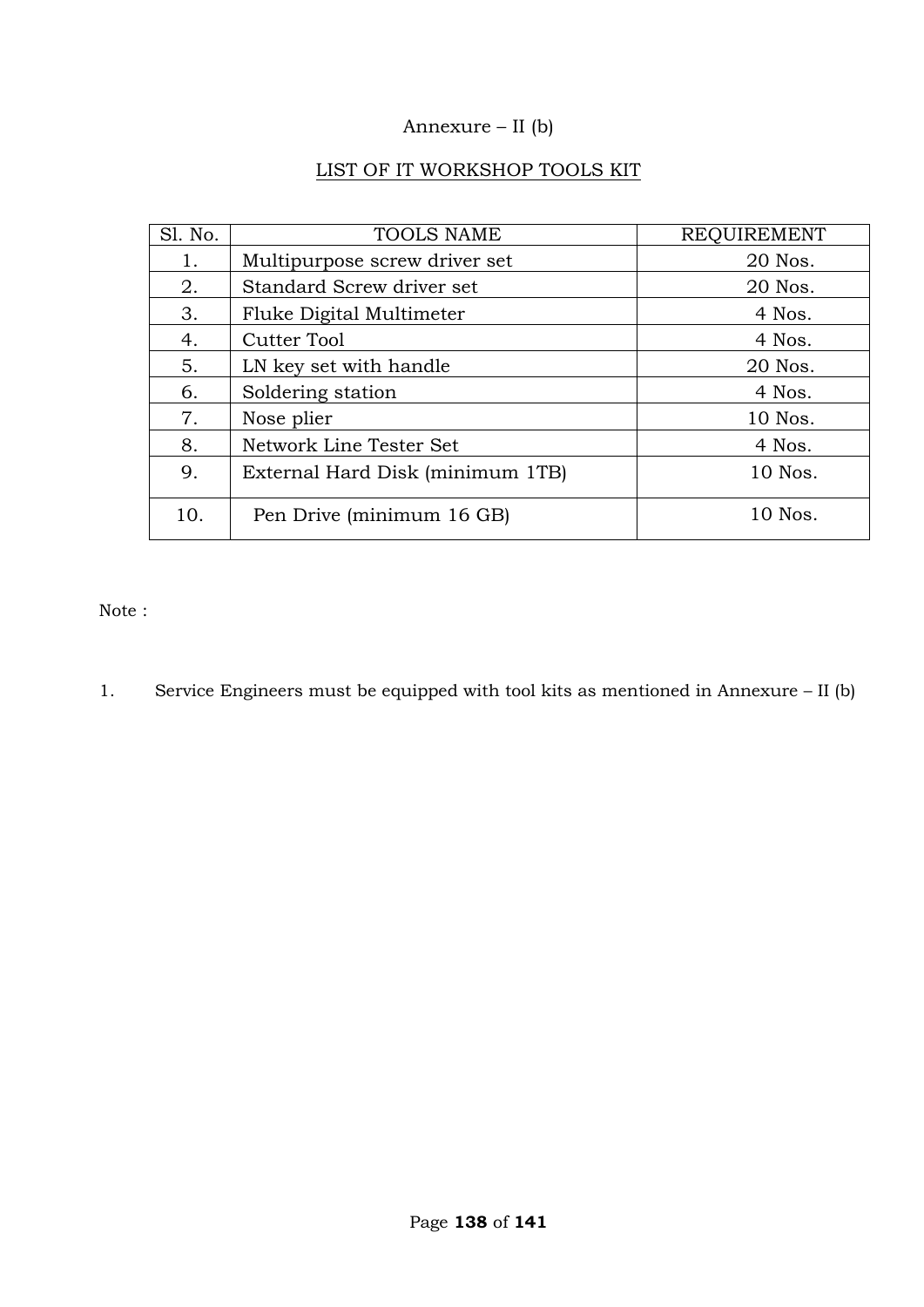### **Annexure-III**

(Sample format) (To be typed on the letterhead of the bidding Company)

Ref. No Date

The GM (Contracts) Oil India Limited, Duliajan 786602

Sir,

Sub: Declaration as per BEC/BRC clauses

Ref: Your tender enquiry No. Dated .

We hereby declare that

i) We have read and understood all the terms and conditions given in the bidding documents and conforms generally to all and we will abide by the contractual agreement.

ii) We have relevant experience of maintaining IT Hardware covering as per clause 1.0 of Bid Evaluation Criteria.

iii) We have submitted the relevant experience certificates under the \_\_\_\_\_\_\_\_\_\_\_\_\_ experience category organization (i.e. PSUs / Govt. organization / Public Limited Companies / Multi National Corporation) as per clause 1.0 of Bid Evaluation Criteria.

iv) We have successfully completed no(s) of similar works as mentioned vide clause 1.0 of Bid Evaluation Criteria

v) We have an Average annual financial turnover of Rs. Suring the years  $\ldots$ , (last 3 (three) financial years).

vi) All the rates quoted for respective items in the Price Bid, includes provision of Spares/Accessories costs, and any other costs. All Spares/Accessories (other than toners and cartridges) for all types of printers and scanners covered under this AMC will be provided by us with no additional cost to OIL to make them operational as specified in the Scope of Work.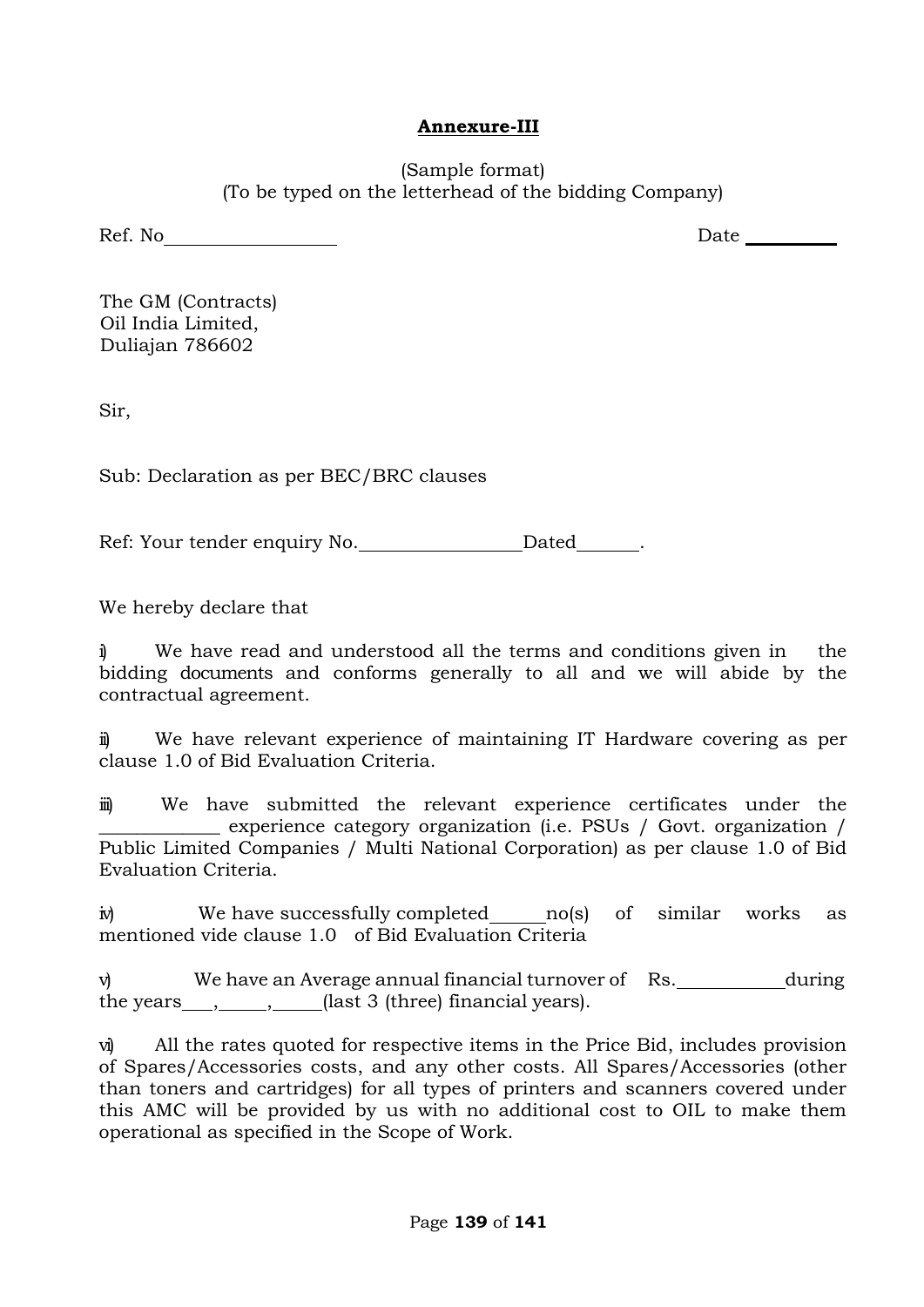Yours faithfully, For (type name of the firm here)

Signature of Authorized Signatory

Name : Designation: Phone No. / Mobile No.: E-MAIL: Place: Date: (Affix Seal of the Organization here)